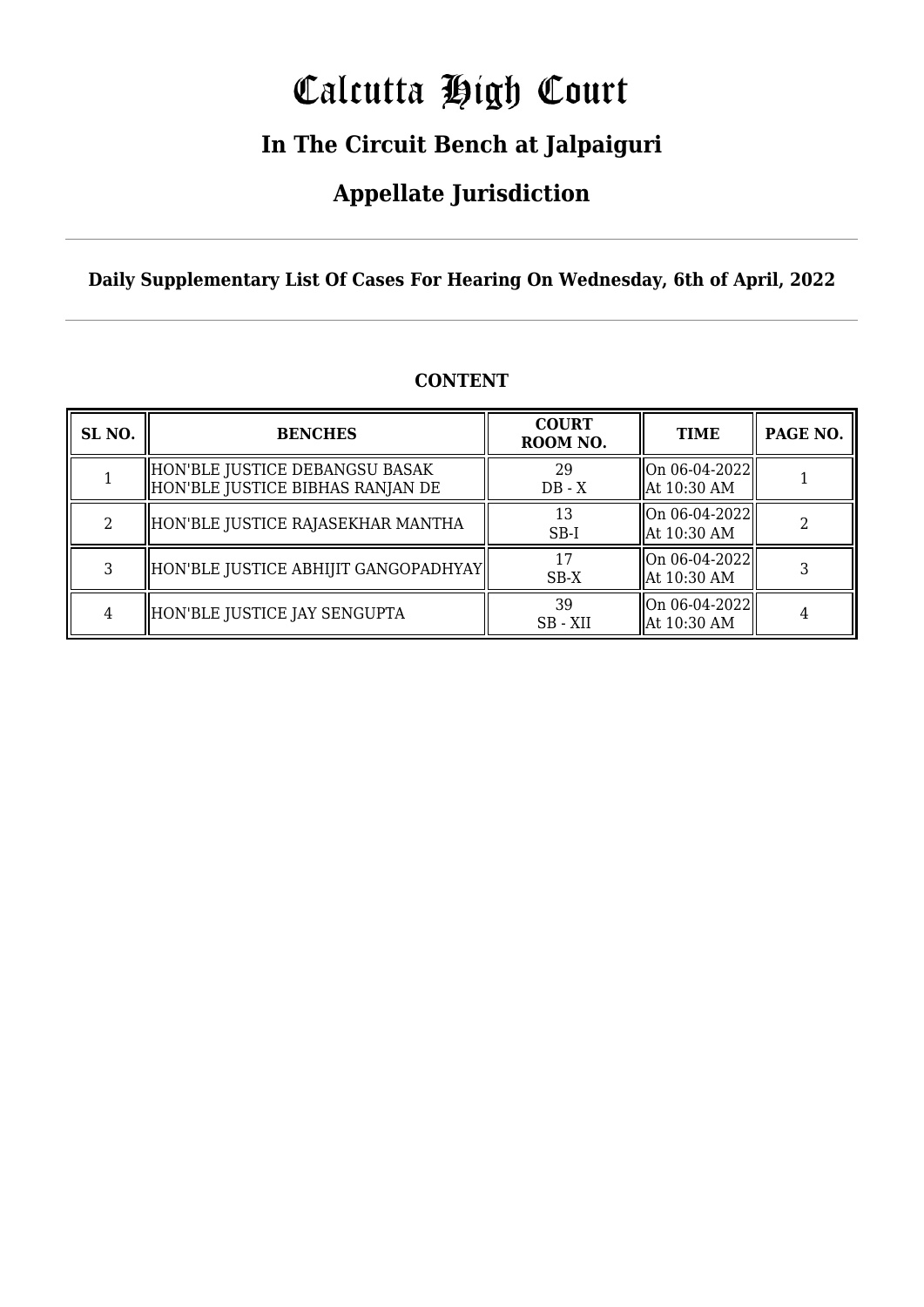

**DAILY CAUSELIST For Wednesday The 6th April 2022**

**COURT NO. 29**

### **DIVISION BENCH (DB - X)**

**AT 10:30 AM**

**HON'BLE JUSTICE DEBANGSU BASAK HON'BLE JUSTICE BIBHAS RANJAN DE (VIA VIDEO CONFERENCE)**

**FROM PRINCIPAL BENCH**

#### **APPLICATION FOR ANTICIPATORY BAIL**

| 1 | CRM(A)/142/2022 | PINTU BARMAN<br>VS<br>STATE OF WEST BENGAL<br>AND ORS. | <b>SAYAN DE</b>       |
|---|-----------------|--------------------------------------------------------|-----------------------|
|   |                 | <b>APPLICATION FOR BAIL</b>                            |                       |
| 2 | CRM(DB)/76/2022 | TULSI CHHETRI<br>VS<br>State of West Bengal            | MADHUSHRI DUTTA       |
| 3 | CRM(DB)/81/2022 | TASHI WANGDI SHERPA<br>VS<br>State of West Bengal      | <b>ARUSHI RATHORE</b> |
| 4 | CRM(DB)/68/2022 | <b>BISWAJIT ROY</b><br>VS<br>State of West Bengal      | ARNAB SAHA            |

IA NO: CRAN/1/2022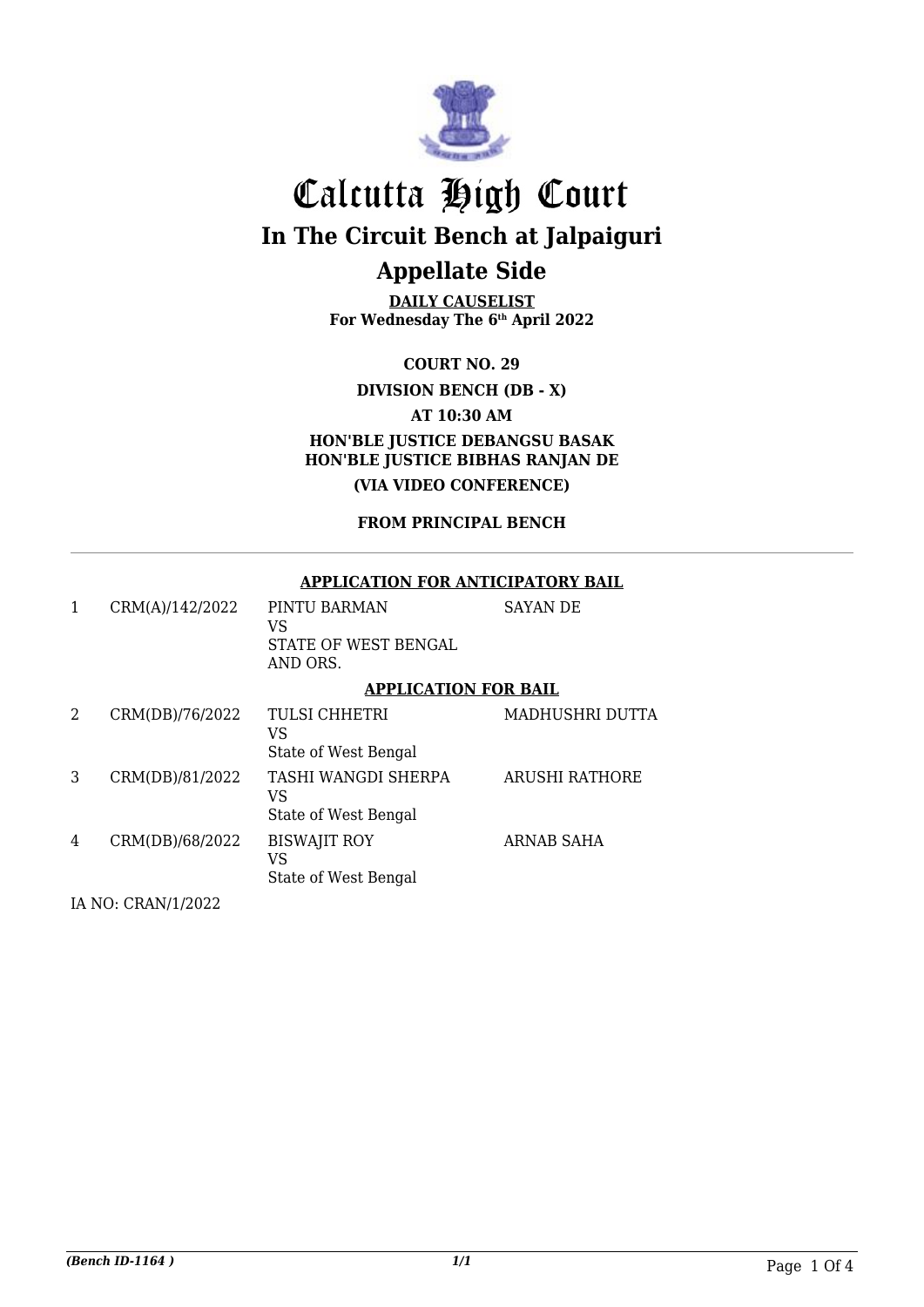

**DAILY CAUSELIST For Wednesday The 6th April 2022**

**COURT NO. 13 SINGLE BENCH (SB-I) AT 10:30 AM HON'BLE JUSTICE RAJASEKHAR MANTHA (VIA VIDEO CONFERENCE)**

**FROM PRINCIPAL BENCH**

#### **MOTION**

|   | WPA/2401/2021     | ANKITA SEN<br>VS<br>STATE OF WEST BENGAL<br>AND ORS.                       | SAMRAT<br><b>CHOWDHURY</b> |
|---|-------------------|----------------------------------------------------------------------------|----------------------------|
| 2 | WPA/706/2022      | <b>SREEKUMAR PAUL AND</b><br>ORS<br>VS<br>STATE OF WEST BENGAL<br>AND ORS. | JOYJIT DUTTA               |
|   | IA NO: CAN/1/2022 |                                                                            |                            |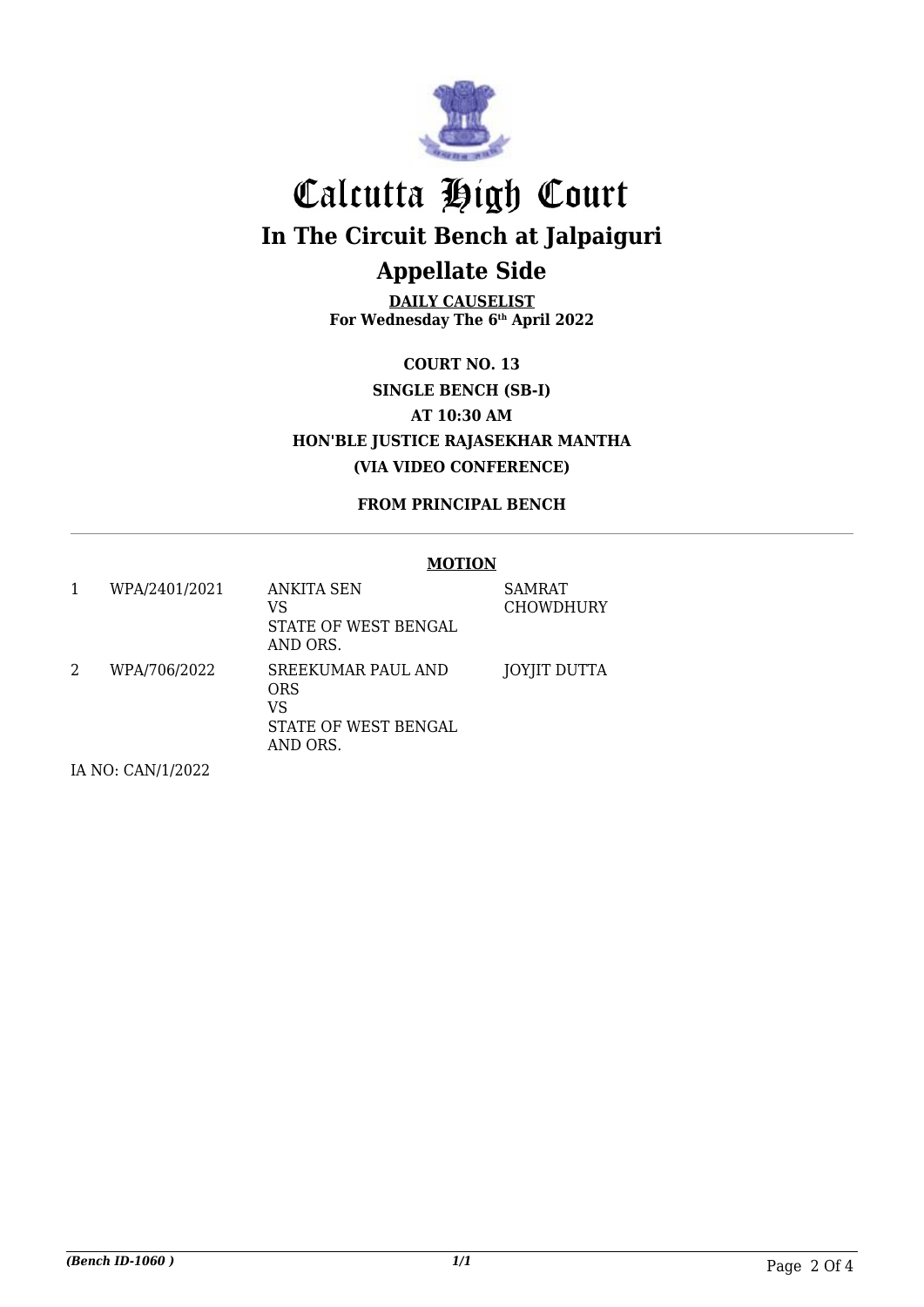

**DAILY CAUSELIST For Wednesday The 6th April 2022**

**COURT NO. 17 SINGLE BENCH (SB-X) AT 10:30 AM HON'BLE JUSTICE ABHIJIT GANGOPADHYAY (VIA VIDEO CONFERENCE)**

**FROM PRINCIPAL BENCH**

### **SPECIALLY FIXED MATTERS**

| WPA/741/2022<br>[10.30, A.M.] | SITADRY CHAKRABORTY<br>VS.<br>STATE OF WEST BENGAL<br>AND ORS. | SK IMTIAJ UDDIN |
|-------------------------------|----------------------------------------------------------------|-----------------|
|                               |                                                                |                 |

### **TO BE MENTIONED**

ARPITA SAHA

2 WPA/272/2022 [F.N.H.] ARATI BISWAKARMA VS THE STATE OF WEST BENGAL AND ORS